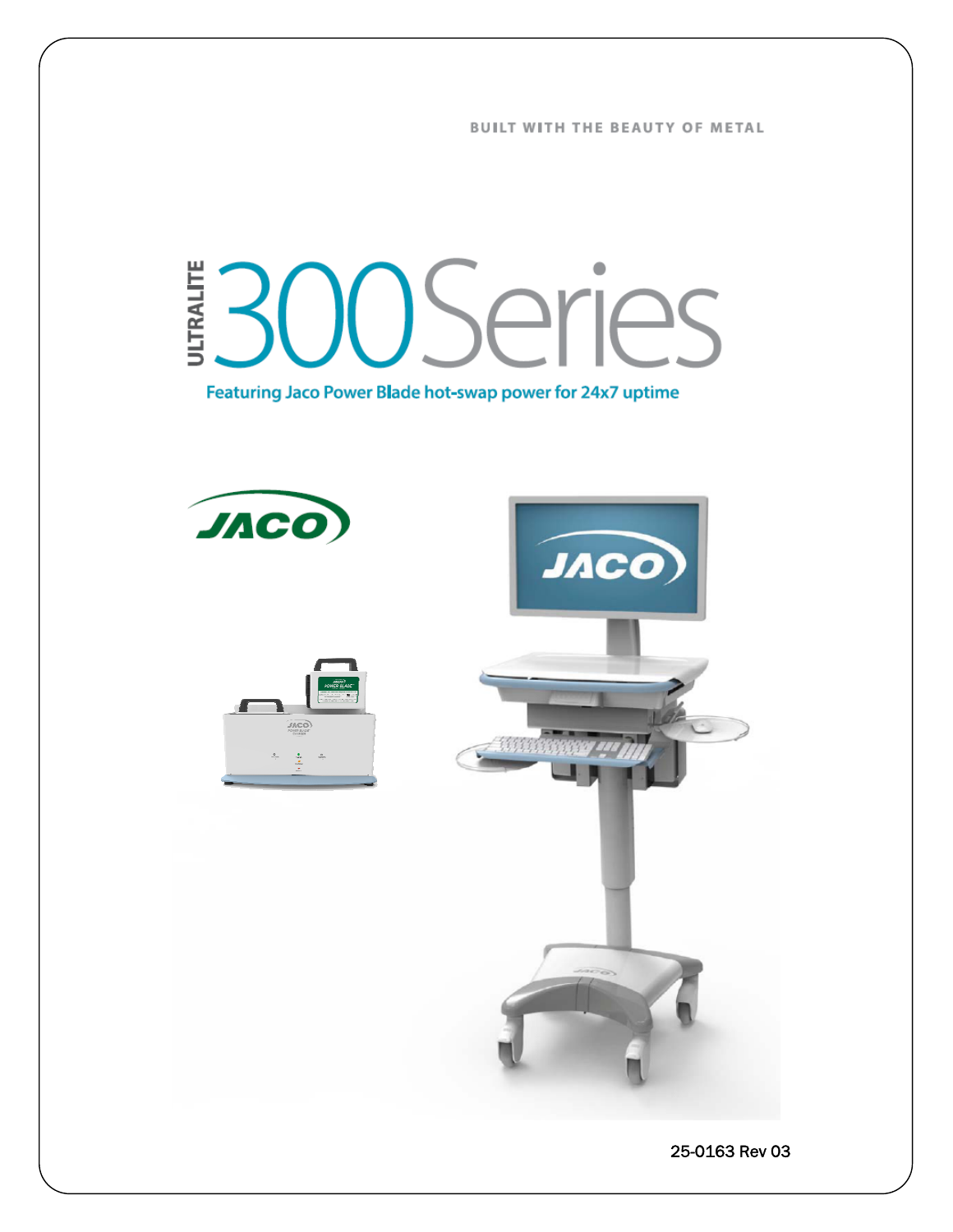## **Table of Contents**

HAVE A QUESTION? WE'RE HERE TO HELP.

CALL US AT 1-800-649-2278 OR VISIT JACOINC.COM/SUPPORT

JACO INC. 140 CONSTITUTION BLVD, FRANKLIN MA, USA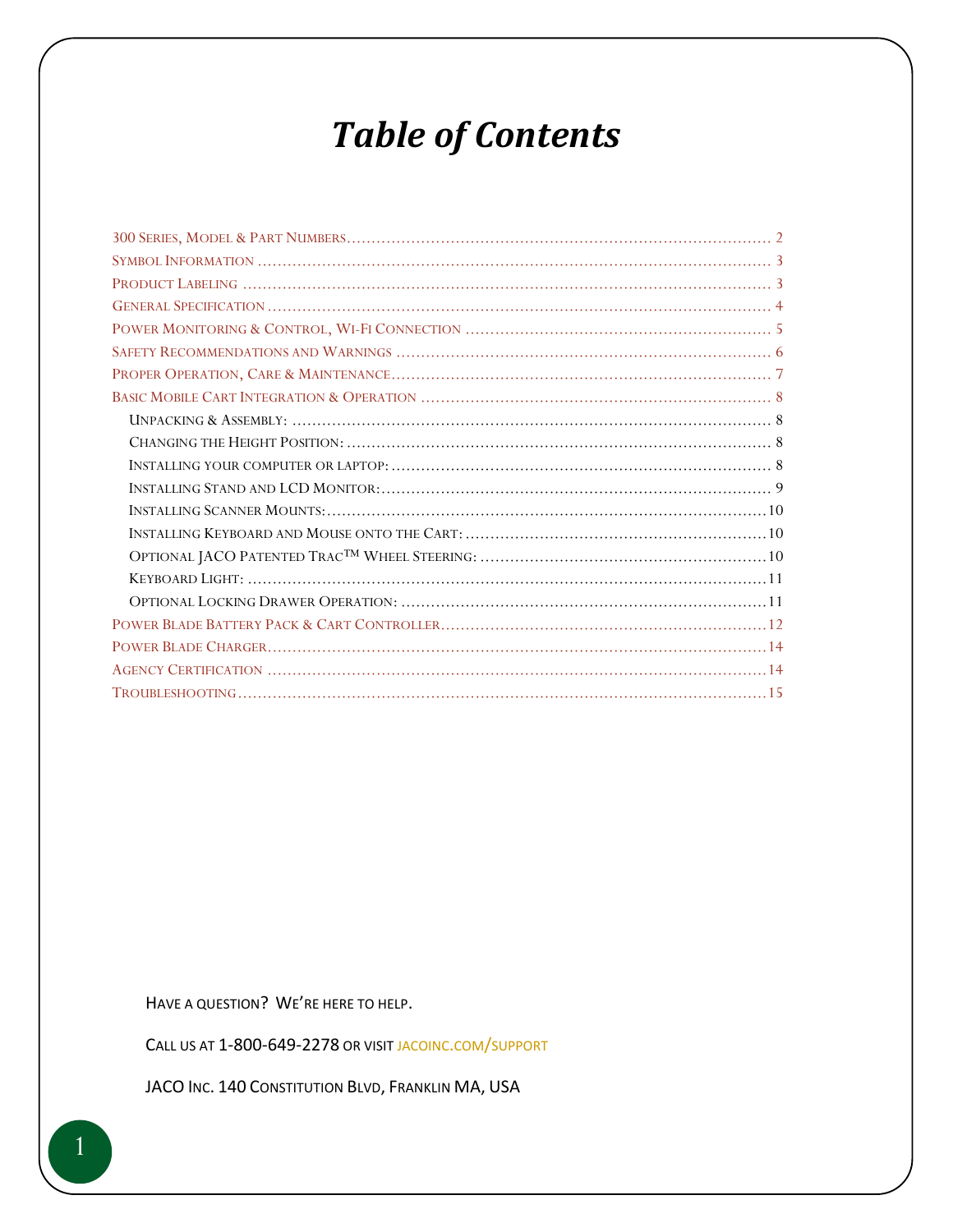## 300 Series, Model & Part Numbers

## *Laptop Cart Model Numbers*

- *310-NP*, Mobile Laptop Cart, Hot Swap Batteries not included
- *310-L408*, Mobile Laptop Cart, includes (2) 204 Wh Hot Swap Battery Packs

## *PC Cart Model Numbers*

- *320-NP*, Mobile PC/LCD Cart, Hot Swap Batteries not included
- *320-L408*, Mobile PC/LCD Cart, includes (2) 204 Wh Hot Swap Battery Packs

#### *NOTE: Top Level Carts above do not include the Laptop, PC or LCD.*

#### **51‐4218,** Power Blade Charger

*NOTE: Not included with top‐level Carts, order at least one per Cart* 

The Power Blade Charger can be mounted to the wall or placed on a Table or desk top, whichever fits your workflow. For complete details and instructions, please reference the Power Blade Charger Users Guide that is shipped with each unit. This manual is also available on request.

**51‐3829,** Power Blade Battery Pack *NOTE: Top‐level Carts 310‐L408 & 320‐L408 include (2) 51‐3829* 

The Power Blade Battery Pack is designed to work with JACO 300 Series Mobile Cart Controller and Power Blade Charger.

Operating range 10‐14.4 VDC, 16Ah, 204Wh Capacity 12.8V, 16Ah, 204Wh

**51‐3794,** Cart Controller Assembly *NOTE: Reference only, this is included with all top‐level Carts*

The Cart Controller Assembly is located at The rear of the mobile cart and allows for (2) Power Blade Battery Packs to be installed, supplying DC power to the equipment. Operating range 10‐14.4 VDC, 10 Amp max





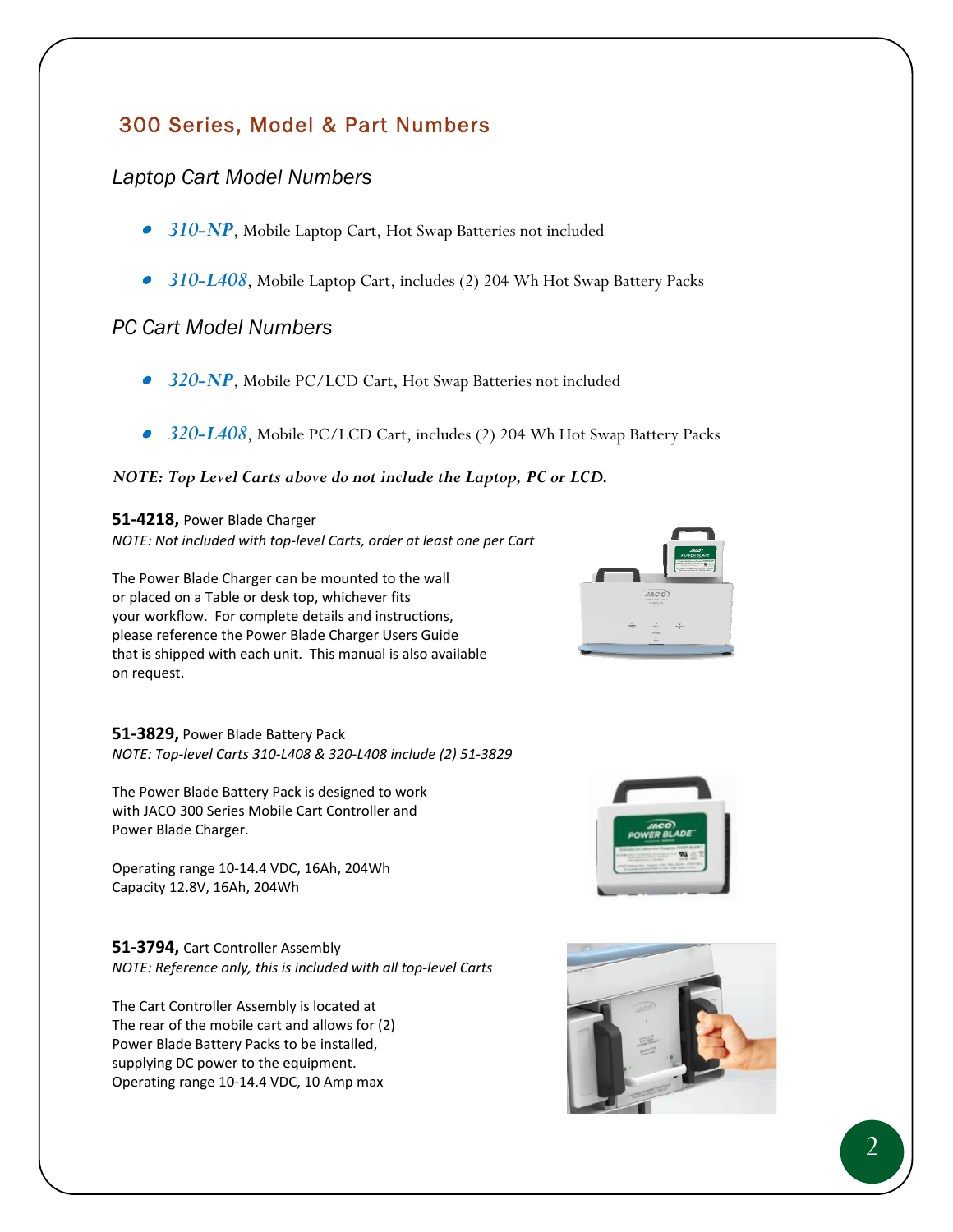## Symbol Information

The following symbols are used within this Users Guide and / or on the JACO product.



li



This symbol indicates that Caution should be taken.

This symbol indicates ATTENTION, consult the accompanying documents

## Product Labeling

#### **Hot‐Swap Cart**

The Mobile Cart is shipped with a P/N & Serial Number label for tracking and service assistance. This label is located on the rear surface of the Top Assembly. The information on this label is needed when contacting JACO Technical Service.

#### **Power Blade Battery Pack**

The JACO Power Blade Battery Pack includes a P/N & Serial Number label for tracking and service assistance. This label is located on the outside surface on the white raised area of the battery. The information on this label is needed when contacting JACO Technical Service.

#### **Power Blade Charger**

The Power Blade Charger is shipped with a P/N & Serial Number label for tracking and service assistance. This label is located on the rear inside surface of the back panel. This information is needed when contacting JACO Service.

For complete details and instructions, please reference the Power Blade Charger Users Guide that is shipped with each unit. This manual is also available on request.





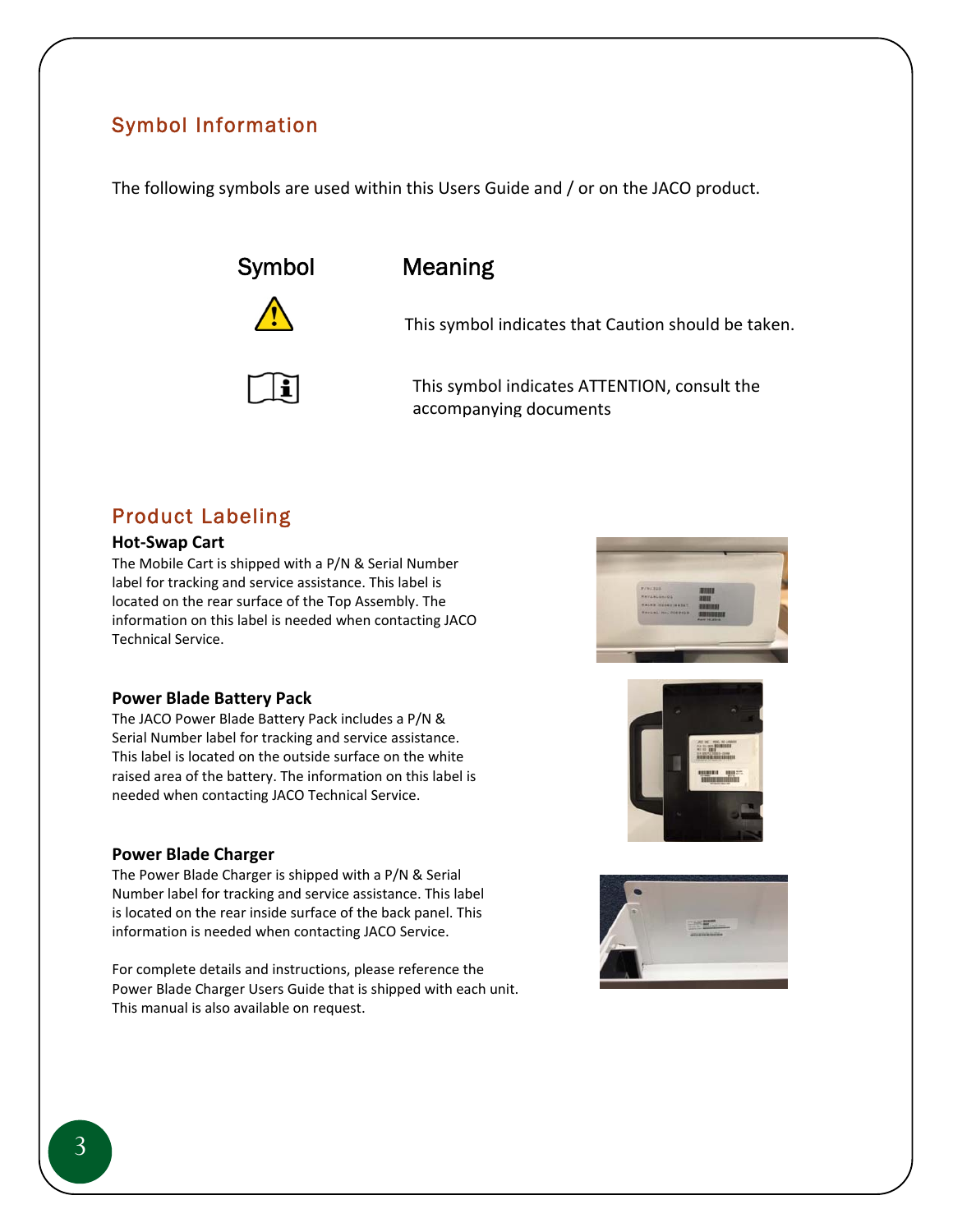## General Specification

## *Mobile Cart*

| <b>Work Surface Height:</b>                                              | 30" to 46"                                                                                                                                                                       |  |  |
|--------------------------------------------------------------------------|----------------------------------------------------------------------------------------------------------------------------------------------------------------------------------|--|--|
| <b>Keyboard Height:</b>                                                  | 25.5" to 41.5"                                                                                                                                                                   |  |  |
| <b>Work Surface:</b>                                                     | 310 Laptop Cart - 20" x 18"<br>(Laptop opening 16.5" x 2.75")<br>320 PC Cart - 20" x 16"                                                                                         |  |  |
| <b>Internal Laptop</b><br>or PC Storage:                                 | 310 Laptop Cart - 16" x 12" x 2.25"<br>320 PC Cart - 16" x 12" x 2.6"                                                                                                            |  |  |
| Casters:                                                                 | 4" Single Wheel, Front Locking                                                                                                                                                   |  |  |
| <b>Wheel Base:</b>                                                       | 16" x 13" x 16"                                                                                                                                                                  |  |  |
| <b>Cart Weight:</b><br>(without options)                                 | 310 Laptop Cart - 86 lbs (includes 2 Power Blade<br>Battery Packs & base counterweight)<br>320 PC Cart - 91 lbs (including 2 Power Blade<br>Battery Packs & base counter weight) |  |  |
|                                                                          | Additional weight may be added based on Cart<br>configuration & options                                                                                                          |  |  |
| <b>Power Blade Battery:</b>                                              | Included in top levels 310-L408 & 320-L408<br>Can be ordered as line item 51-3829<br>Physical - 7" x 3.5" x 6" and 5 lbs.                                                        |  |  |
| <b>Power Blade Charger:</b><br><b>Wall Mount</b><br><b>Free Standing</b> | Must order as line item 51-4218<br>Physical - 17.25" x 8.0" x 4.0" and 6 lbs.<br>Physical - 17.25" x 8.7" x 6.8" and 7 lbs.                                                      |  |  |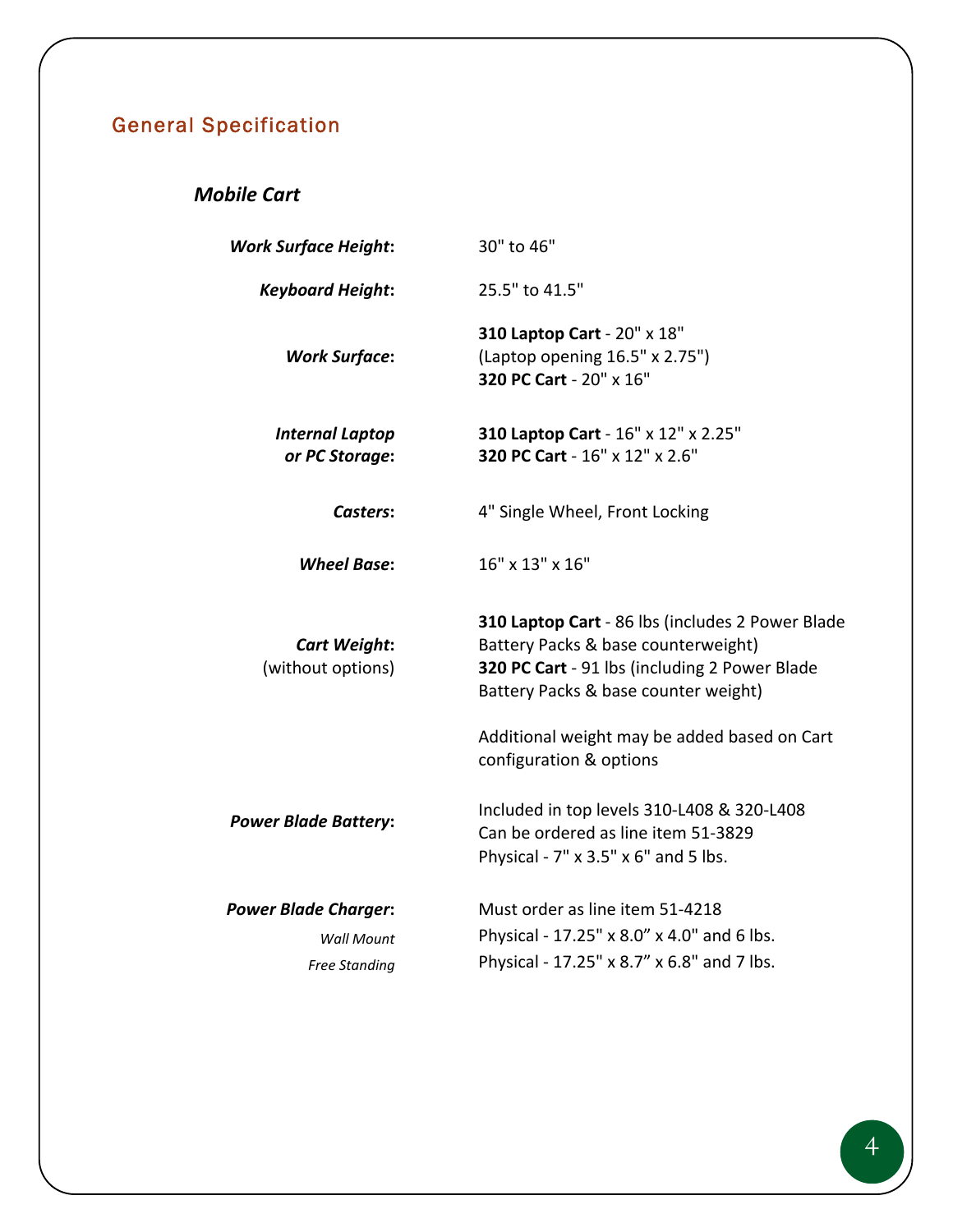## Power Monitoring & Control, Wi-Fi Connection

The JACO 300 Series Power Blade status, parameters and configuration files are fully accessible via the Cart's built-in HTML web server. Web pages are viewed via standard internet browsers on a PC, tablet or Smartphone and the Cart is built to standalone so no software needs to be installed on the Cart's computer eliminating "software clash" and possible security issues.



 $\overline{a}$  $\mathbb{H}$ 

> For complete details on how to set-up, access and use the Power Monitoring & Control wireless reporting features, reference our technical guide, *JACO 300 Series Power Monitoring & Control* which is available through your JACO contact.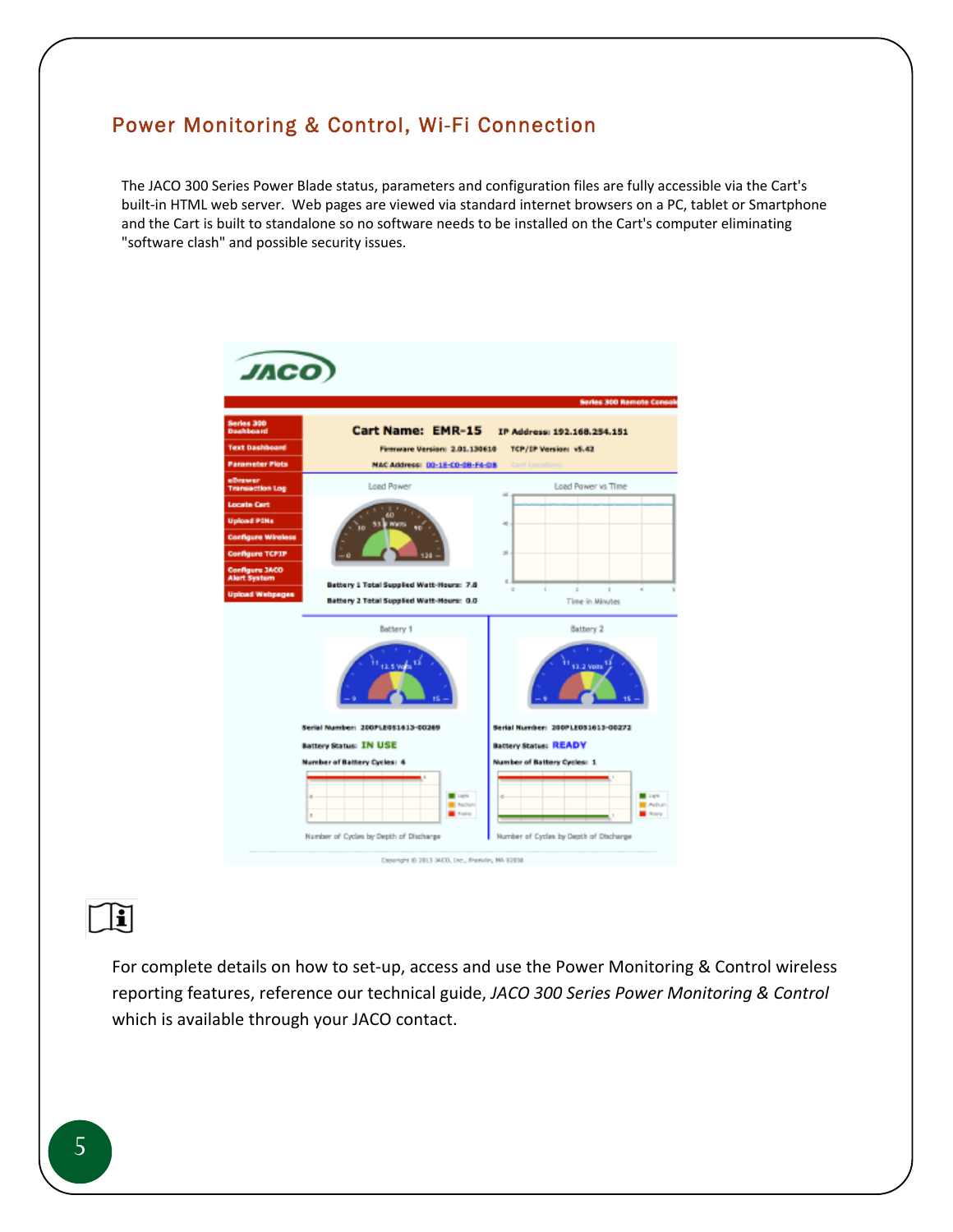## Safety Recommendations and Warnings



**WARNING:** As with any mobile cart, caution must be taken when pushing the cart through elevator doorways and over thresholds. It is recommended that you lower the work surface to waist high and position the cart so that only one wheel contacts the threshold at a time. This will help keep the momentum of the cart moving forward and provide a safe transition.





**WARNING:** If your JACO Mobile Cart has a Drawer System option, limit weight per drawer to 2 lbs max, close drawers when moving and do not transport at more than a 5-degree slope.



**WARNING**: Your JACO Hot-Swap Battery System is designed to operate as a system. Use only JACO Power Blade Battery Packs, part number 51-3829 with the Cart Controller and Power Blade Charger Assemblies. Use of any non-approved Battery Pack, Controller or Charger may result in damage and un-safe conditions.



**WARNING**: It is unlikely that you will experience any electromagnetic interference when using your Series 300 Cart Controller or Power Blade Charger however if you notice any interruption or interference issues when using certain computers or peripherals, notify your IT department before contacting JACO Service department.



**WARNING:** The JACO Power Blade Battery Pack contains lithium battery cells and as with all batteries, have specific shipping restrictions that must be addressed. Please contact JACO Customer Service for assistance before shipping any JACO product. *It is the Shippers responsibility to follow all Federal & State regulations when shipping lithium batteries.*



۱i

**WARNING**: Do not open or dismantle the JACO Power Blade Battery Pack or Power Blade Charger, note that there are no serviceable parts. This equipment must be serviced by trained personnel.

#### *Additional Power Blade Battery Pack and Power Blade Charger important information:*

- \* Use Power Blade Battery Pack & Power Blade Charger in the applications intended.
- \* Unplug the Power Blade Charger from AC power to clean or if it is not working properly.
- \* Do not short-circuit the Power Blade assemblies
- \* Do not expose the Power Blade assemblies to heat or fire and avoid storage in direct sunlight
- \* Do not subject Power Blade assemblies to mechanical shock

\* In the event of battery leakage, do not allow the liquid to come in contact with the skin or eyes, if contact has been made, wash the affected area with water, seek medical advice.

- \* Always keep Power Blade Battery Packs & Power Blade Chargers clean and dry.
- 
- \* Observe the plus (+) and minus (-) markings on the Power Blade and equipment. \* For disposing or recycling Power Blades, all Federal & State regulations must be followed.
- \* Always refer to this manual for instructions, warnings and proper use.

\* If your Power Blade Battery Packs will not be used for several months or longer, it is recommended that you remove them from the Cart Controller and charge them to full level before removing from the Power Blade Charger and storing in a cool dry location.

\* Retain this Users Guide and all original literature for future reference.

#### *NOTE: Material Safety Data Sheets (MSDS) are available as needed, contact JACO Support for more information.*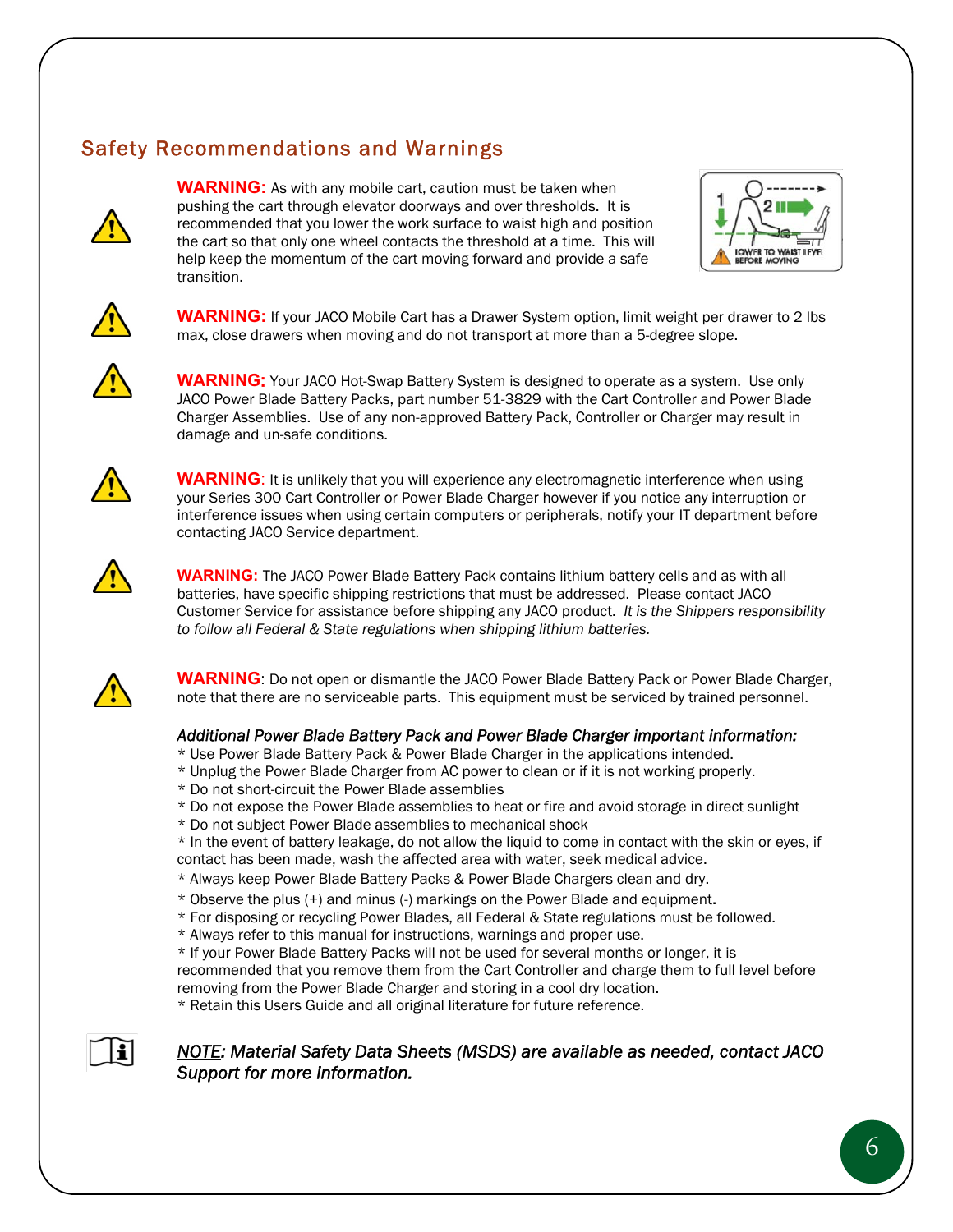## Proper Operation, Care & Maintenance



Before any maintenance or cleaning, disconnect the Power Blade Charger from the AC wall outlet.

JACO products are designed and manufactured to provide years of operation. Take care to use the product as intended and keep clean for best overall performance.

Most of the surfaces of your JACO product are finished using a durable, antimicrobial powder coat finish. It is recommended that the surface areas that are in contact with day to day use be cleaned regularly. Always review the cleaning products that are being used and verify that it is safe to use on the powder coat finish. In general, a solution or wipe that is no more than 10% bleach, such as most germicidal wipes used in hospitals, will be acceptable but it is recommended that you consult with JACO Customer Service if you are not sure it is safe to use.

Your JACO Mobile Cart does not require any scheduled maintenance however it is good practice to clean the casters and check that the Cart height adjustment is operating correctly at least once a year. Please contact JACO Customer Service as needed for more information in maintaining your JACO Mobile Carts.

It is recommended that the Power Blade Charger be located in a clean environment free of liquids, dirt and dust and a max room temperature of 77 deg (25 C). The Power Blade Charger should be reviewed weekly for proper care and cleaning. The bays should be used only for the charging of the JACO Power Blade Battery Packs, any other use may cause damage and will void the warranty.

When cleaning the outside of the Cart Controller, Power Blade Battery Pack or Power Blade Charger, a dry cloth will be effective for removing dust or light dirt. If needed, a standard hospital grade germicidal wipe can be used. It is recommended that the wipe contain no more than 10% bleach to prevent possible damage to the powder coat metal surfaces.



Inspect the inside bays of the Cart Controller and Power Blade Charger as needed or weekly, remove the Power Blade Battery Packs to inspect the connections. Remove material that may have accidently dropped into the Power Blade Charger or Cart Controller.

There should be no reason to clean the inside bay area but if required, make sure the Power Blade Charger unit is unplugged and a damp (not saturated), less than 10% bleach wipe is used, allow ample drying time.

If the inside connectors pins do become dirty, do not insert any objects into the contacts. Use compressed air to blow out the build‐ up ensuring proper contact and operation.

For more information concerning best cleaning practices, contact our support team at www.jacoinc.com/support, email at support@jacoinc.com or call 877‐ 803‐0101.

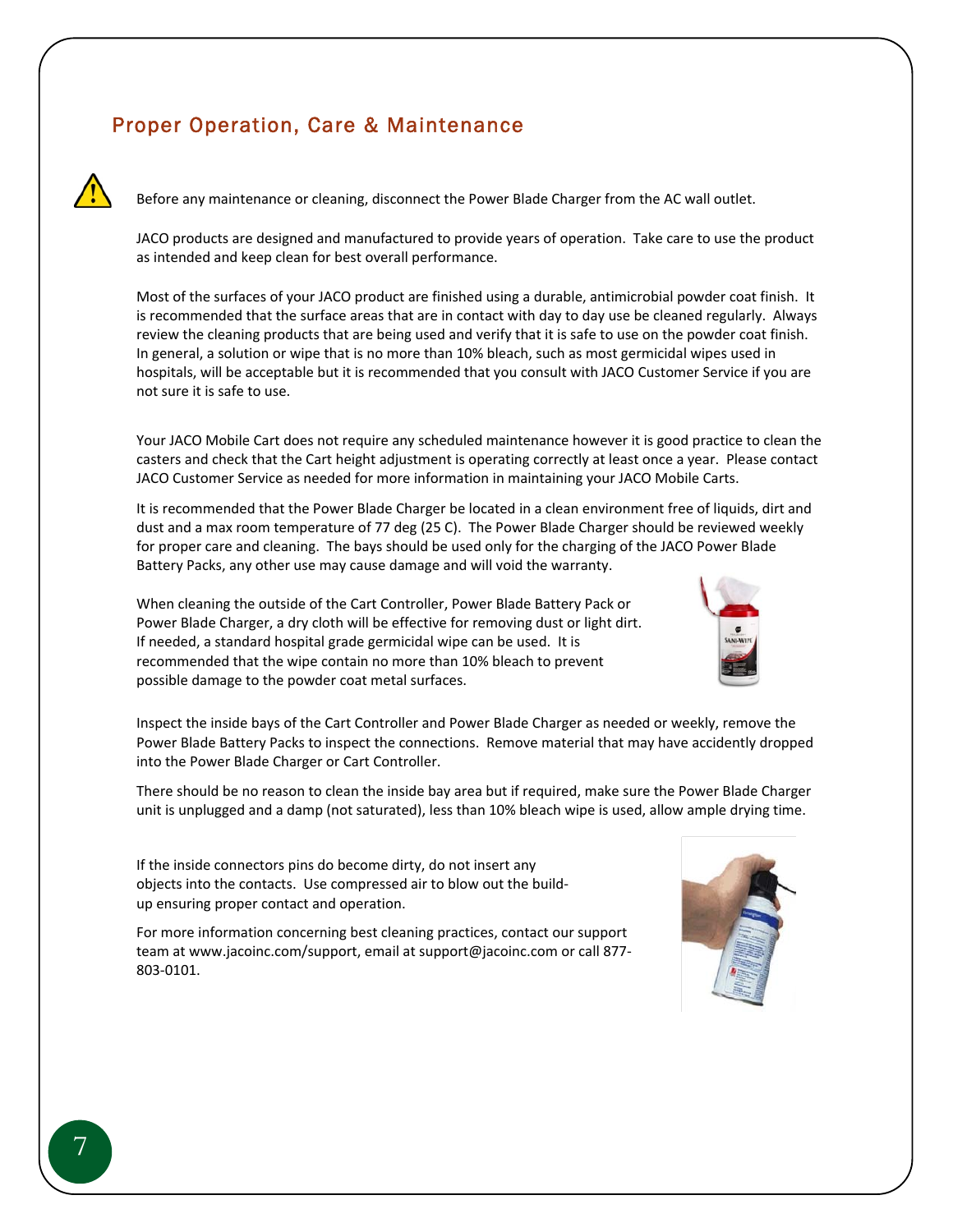## Basic Mobile Cart Integration & Operation

#### Unpacking & Assembly:

Your JACO Mobile Cart may be delivered stacked with one container on top of another. Please use caution when removing the top Cart for unpacking. This is a two person lift and the top Cart must be placed on the ground before unpacking. Once unpacked, there will be minimal assembly required depending on the Mobile Cart model and options you have ordered. Due to the shipping container, the LCD and Stand (for LCD Carts) and the optional Scanner Mounts, are not able to be attached at our factory.

#### Changing the Height Position:

Your JACO Mobile Cart is height adjustable for proper ergonomics when used in a standing or sitting position. To change the height simply squeeze the handle located at the right side of the cart (as shown below). While holding the handle tight, the cart height can be changed by pushing downward or pulling upward with both hands on the cart top surface. Release the lever when the cart is in the desired position.



#### Installing your computer or laptop:

To install your PC or Laptop, unlock both key‐locks at the rear of the top assembly as shown in the photo below. Both locks must be opened before the top work surface can be pulled forward and removed from the Cart. Once the work surface is removed, the open bay area (shown below) is available for installing your computer or laptop. Route all cables needed for proper operation before installing the work surface and locking in place for security. If using a laptop computer, simply open and allow the display to protrude through the opening in the work surface.

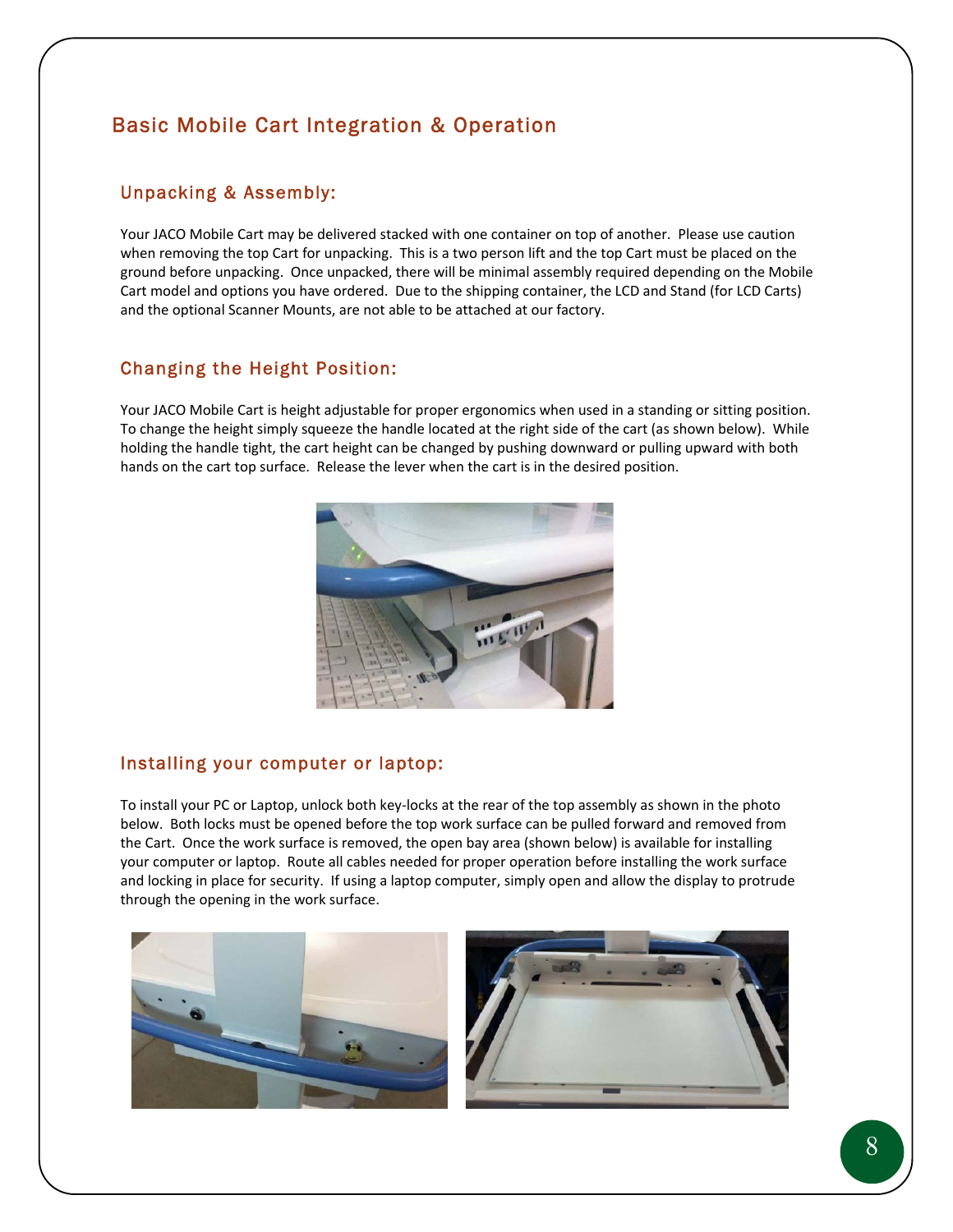#### Installing Stand and LCD Monitor:

To attach the monitor stand to the Cart you will need a 3/8 nut driver to tighten the 4 nuts. Place the monitor stand so that the 4 threaded studs drop into the 4 holes on the mounting plate that is attached to the rear handle of the Cart. Use the nut driver to install and tighten all 4 nuts. Make sure all 4 nuts are tight before moving on.





After the monitor stand is installed on the Cart, attach the LCD to the stand. A Phillips Head or (if added security is needed for the LCD) Torx Head driver is needed to attach the LCD to the VESA Stand, 4 places. Both Phillips and Torx screws are provided. It is recommended that one person hold the LCD while a 2nd person inserts the hardware. Make sure all 4 screws are installed and tightened properly.



With the monitor and stand installed on the Cart, the LCD power and signal cables can be installed. Route both cables down through the cable management area of the stand as shown to the left. Pull the cables into the Top Assembly and attach to the PC or laptop computer that will be installed later.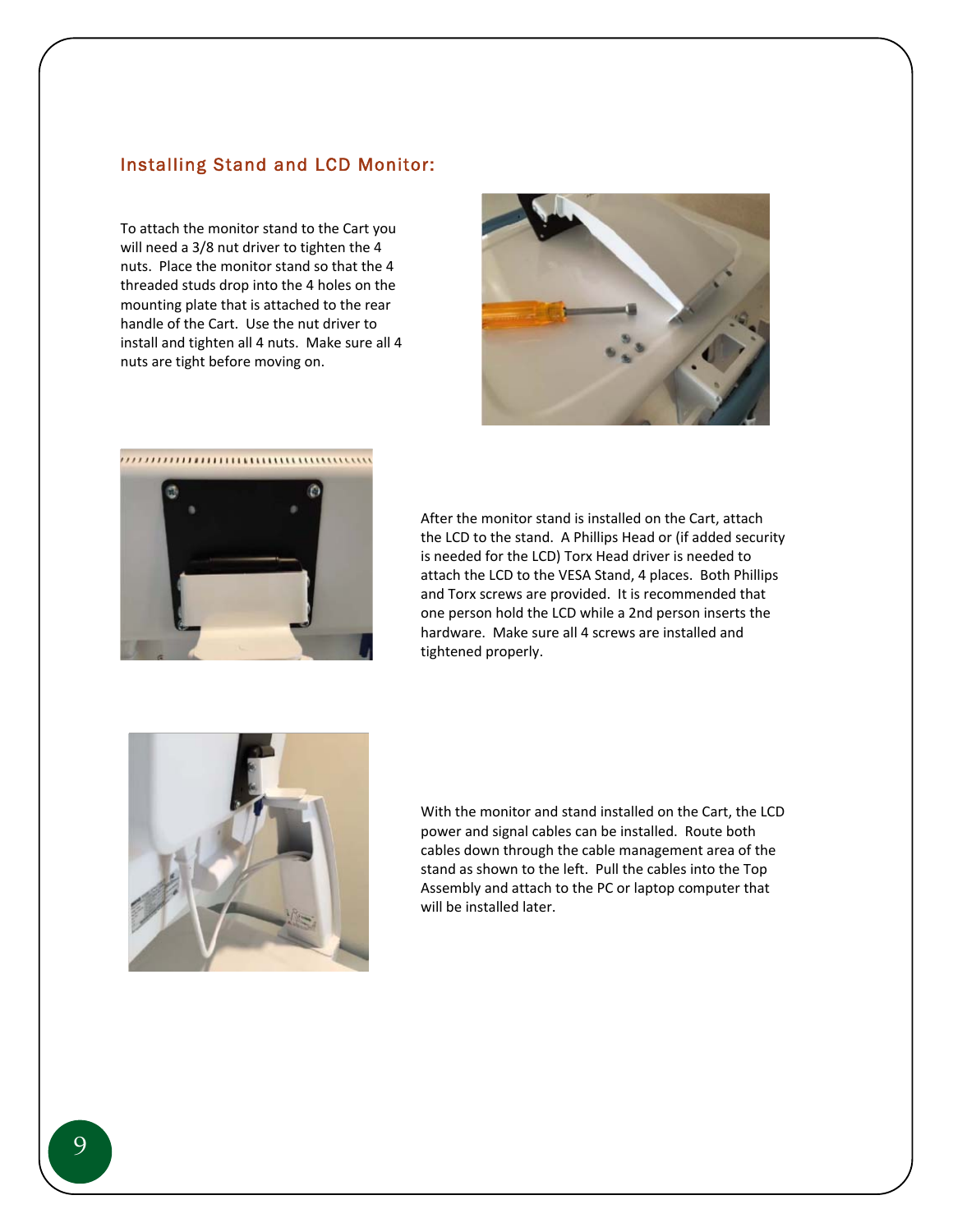#### Installing Scanner Mounts:

If you have ordered a Scanner Holder option, you may need to install this as well. Remove the top work surface by unlocking the 2 key locks at the rear Top Assembly and pulling the work surface forward. The scanner mount will attach using 2 nuts as shown. Use an 11/32 nut driver to tighten.



#### Installing Keyboard and Mouse onto the Cart:

When ordering your JACO Cart you have the option of including an integrated mouse and keyboard. If you are adding your own mouse and keyboard, they can be integrated as follows. It is most important that the wires are routed out of the way of the sliding keyboard tray. With each JACO Mobile Cart we include an accessory pack that provides ty‐wraps and Velcro pads along with other helpful items for proper cable management. Use the Velcro pads to fasten the keyboard to the keyboard tray and use the ty‐ wraps to secure the cables.



#### Optional JACO Patented Trac™ Wheel Steering:

The optional Trac Wheel is designed to add true steering to the JACO Mobile Cart. With 4 swivel casters, keeping the Mobile Cart moving in one direction may be challenging as the momentum of the Cart will want to continue in the direction of motion. The Trac option can be engaged by stepping down on the green post at the bottom front of the Cart. This activates a traction wheel that will give you control over the direction of the Cart. To disengage Trac, step down on the black post.

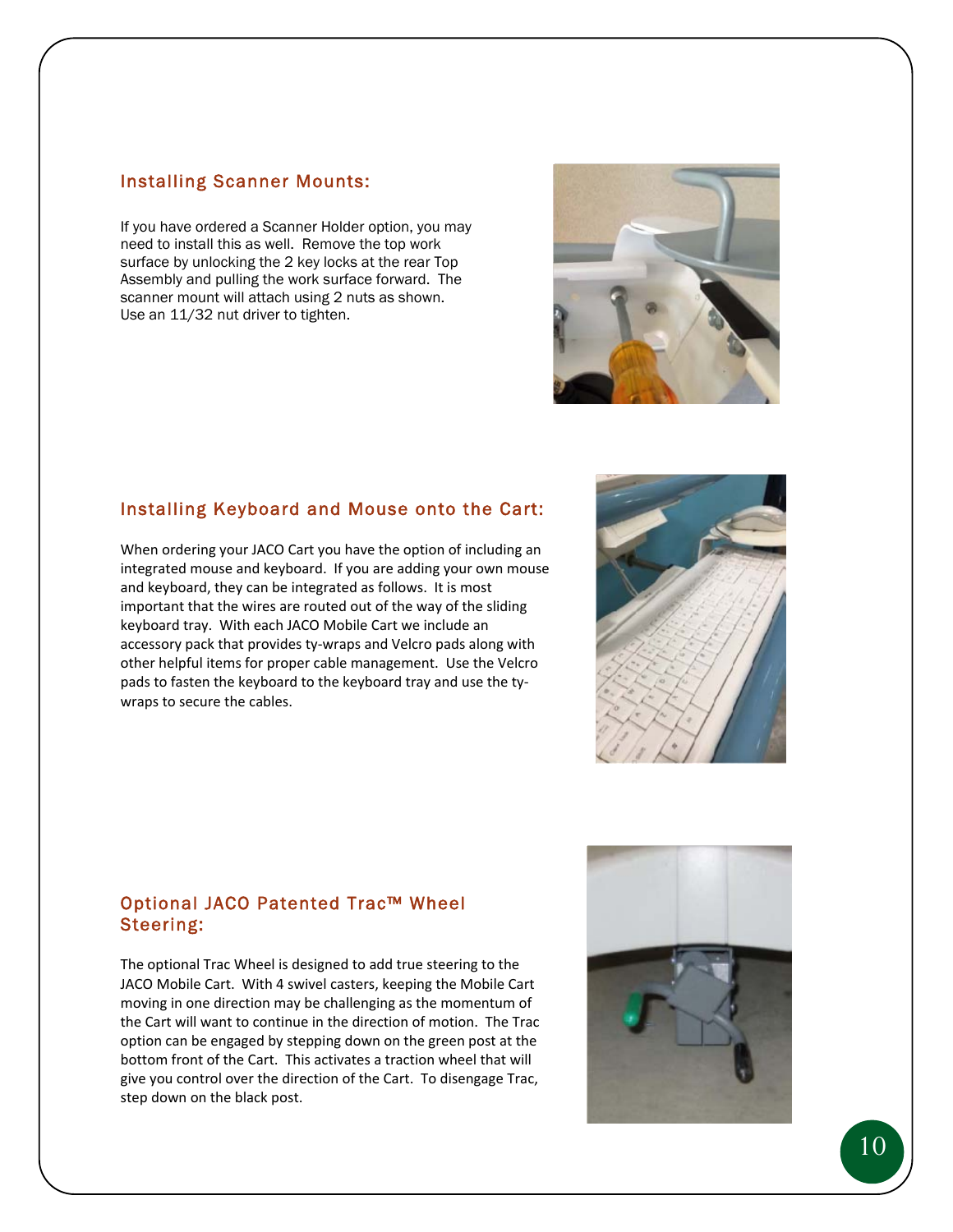#### Keyboard Light:

The front touch pad numbers are used if an optional locking Drawer system is included but it also offers a Keyboard Light Press the light bulb icon button located on the far right and the keyboard light will turn on. Press again and the light will go off. There is a time-out so after approximately 20 minutes, the light will automatically turn off. The light can be turned back on immediately if needed.



Touch Pad Access, Front of Mobile Cart

#### Optional Locking Drawer Operation:

The default combination for the optional Touch Pad e‐locking Drawer system is 4, 1, 2, 3, then press the Unlock Button. This combination can be changed as needed and offers up to 64 unique 4‐digit access codes. To change the pass code, press the numbers 3, 1, 2 then the unlock button, you will hear a "beep" indicating that a new 4-digit code can be entered. If you enter an unacceptable code, such as 1, 1, 1, 1, you will hear a "buzz" noise indicating the code is not changed. When entering an acceptable new code, you will hear two short "beeps" indicating that the code is now changed.

If for some reason the electronic pass code system were to fail, there is a rescue key lock located at the back of the drawer system as shown below. Insert, turn and hold key in the unlocked position to allow the drawers to be opened when by‐passing the electronic drawer lock system. The by‐pass key is not the same key used to access the Top Assembly.



Rescue key access on back of drawer/cabinet assembly

*NOTE: See page 6 of this manual for important safety information regarding the drawer option.*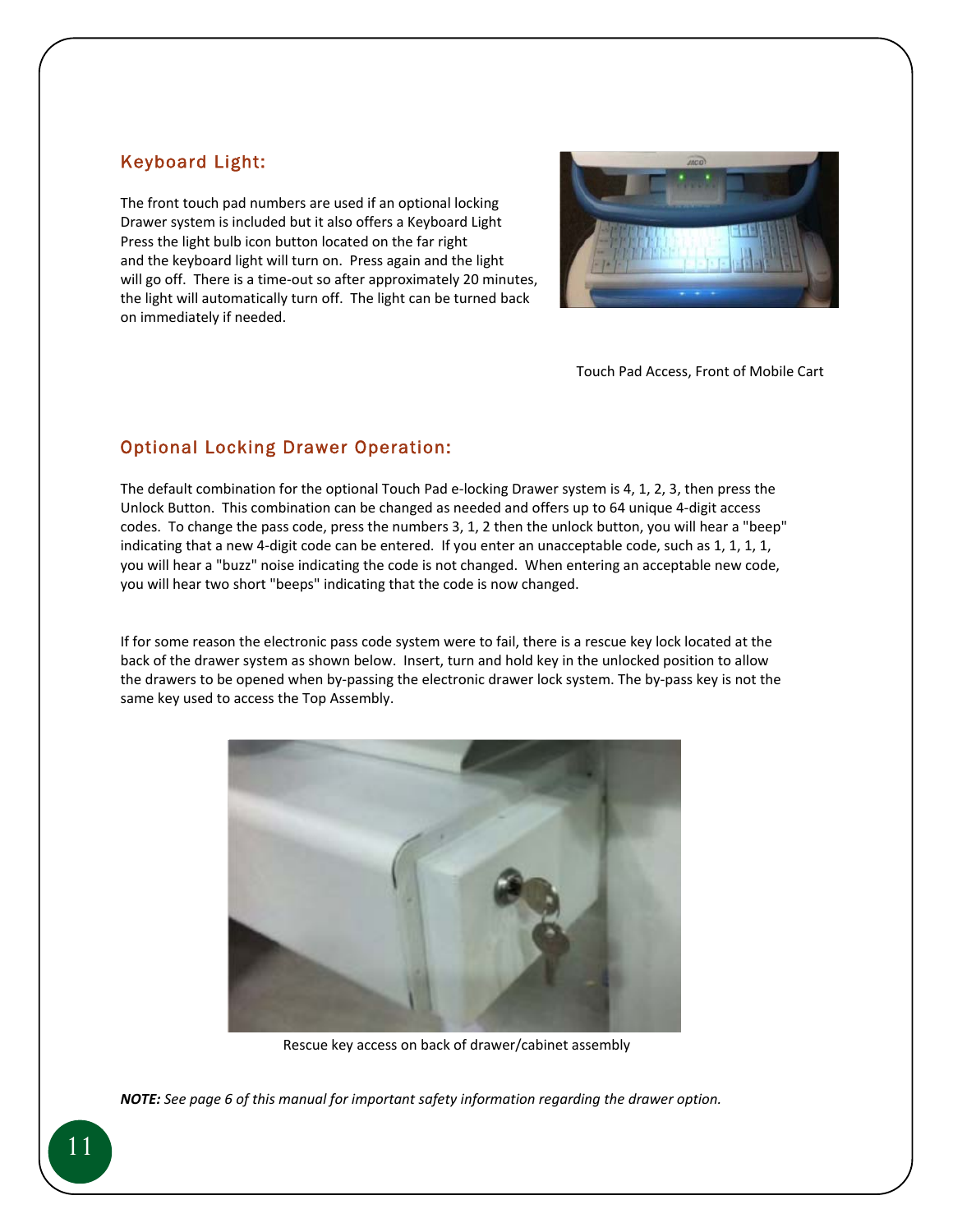## Power Blade Battery Pack & Cart Controller

To insert the Power Blade Battery Pack into the Cart Controller, simply hold by the integrated handle and insert into the Cart Controller using the top and bottom guides for alignment. As you push the Power Blade Battery Pack into position, you will hear a "click" as the connectors engage. To remove, push down and hold the horizontal handle located at the rear of the Cart Controller, and pull the Power Blade Battery Pack out.

Note that when two Power Blade Battery Packs are installed in the Controller, you will notice that one rear facing status LED will blink every 6 seconds. This is normal and used as an indicator as to which Power Blade Battery Pack is providing power. If two charged Power Blade Battery Packs are installed, power will switch instantly from one to the other when one Power Blade Battery Pack is removed.



#### *LED Charge Capacity Status:*

The Power Blade Battery Pack ports on the Mobile Cart are labeled as Battery 1 and Battery 2. Each port has two LED indicators that show approximately how much battery charge is remaining. The LED indicators are located at the front and rear of the Cart. This simple LED readout reports approximate battery charge as follows...

- *\* 100% to 21% Charge on Battery Pack Solid Green LED*
- *\* 20% to 11% Charge on Battery Pack Solid Amber LED*
- *\* 10% to 1% Charge on Battery Pack Blinking RED LED*
- *\* No Charge Remaining Solid RED LED*

*NOTE*: If both Power Blade Battery Packs show RED (fully drained), the Cart will "beep" as a warning. This will continue for several minutes. Replace at least one with a charged Power Blade Battery Pack within this warning period to prevent the on‐board computer & monitor from shutting down.



Front LED Charge Capacity Indicators **Rear LED Charge Capacity Indicators** Rear LED Charge Capacity Indicators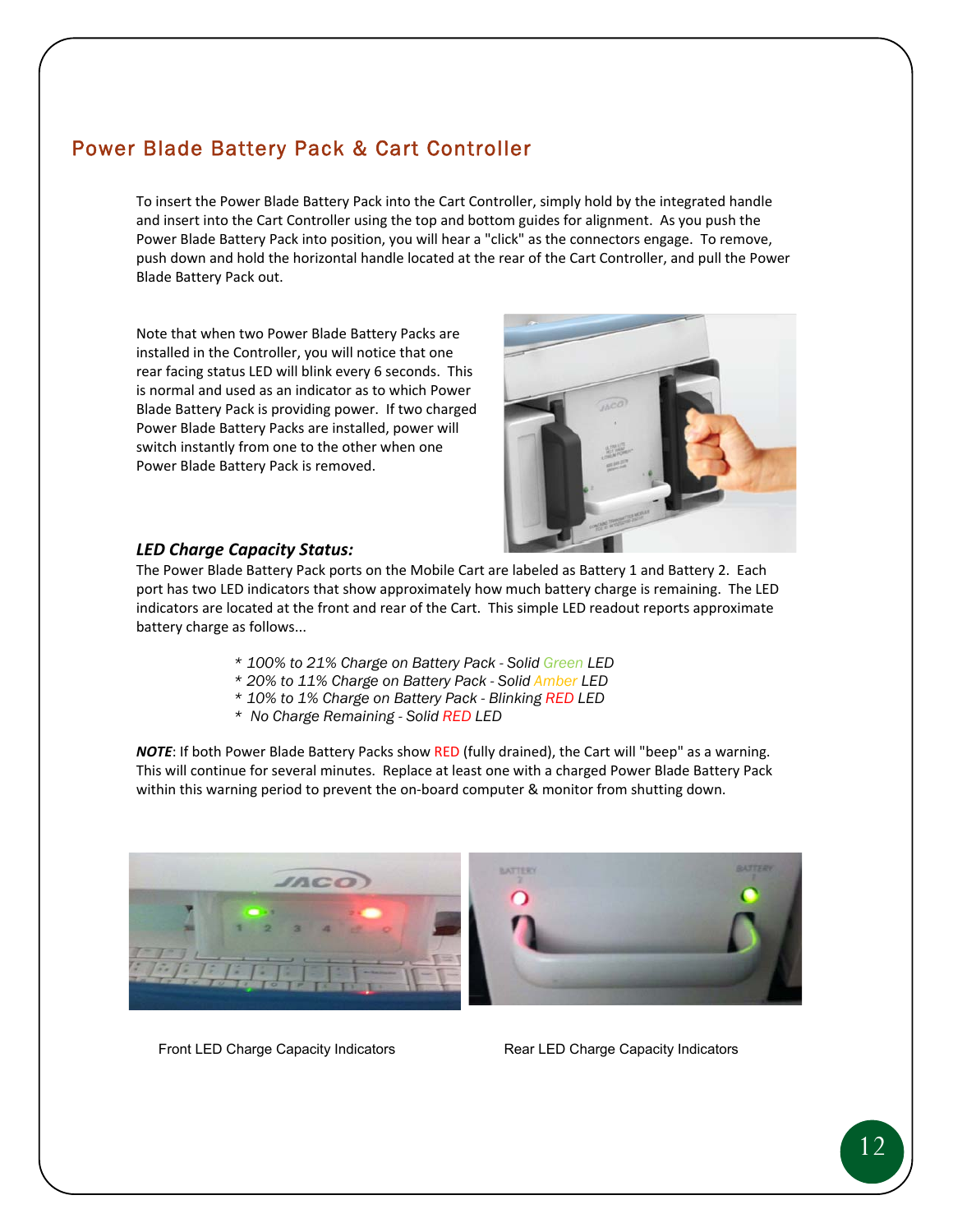#### *Input/output Connections, use only for stated connection:*



#### *Estimated run‐time per Power Blade Battery Pack:*

The JACO 300 Series Hot‐Swap Power Blade Battery Packs are designed to be a safe and reliable solution for health care applications. As with any battery system, the amount of time that the battery will power the equipment is dependent on the device (PC, Laptop, LCD Monitor…) power demand. To help reduce power demand and increase the Power Blade Battery Pack runtime, we suggest that you set the monitor to enter sleep mode after 5 minutes of idle time.

The following are estimated runtimes per JACO Power Blade Battery Pack, your results may vary.

| <b>Watts</b> | <b>Hours</b>   | <b>Minutes</b> |
|--------------|----------------|----------------|
| 40           | 3              | 40             |
| 45           | 3              | 25             |
| 50           | 3              | 5              |
| 55           | 2              | 45             |
| 60           | 2              | 35             |
| 65           | 2              | 12             |
| 70           | $\overline{2}$ |                |
| 75           |                | 55             |
| 80           |                | 51             |
| 90           |                | 42             |
| 100          |                | 30             |

**NOTE:** Listed are the estimated runtimes for a single JACO Power Blade Battery Pack.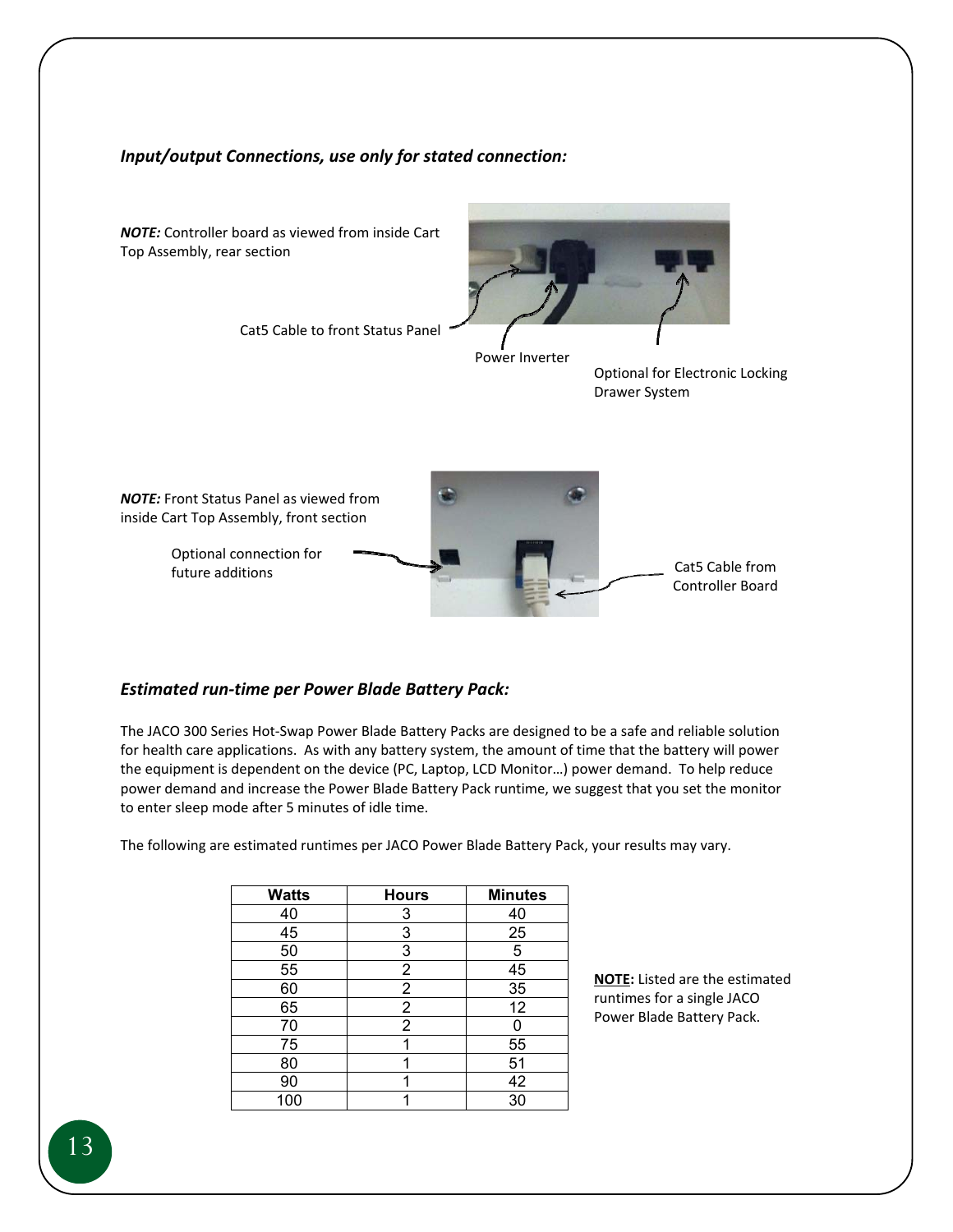## Power Blade Charger

The Power Blade Charger can be placed on a tabletop or installed on the wall for convenient point of use access. With either installation, the Power Blade Charger MUST be positioned vertically, with the Power Blade Battery Packs entering from the top and will not function if positioned in any other direction. For complete details and instructions, please reference the Power Blade Charger Users Guide that is shipped with each unit. This manual is also available on request.

## Agency Certification

#### *51‐4218, Power Blade Charger*

Safety ‐ IEC 60601, 3rd Edition (60601‐1:2005 A1:2012) IEC 60601‐1 EN/ISO 14971

EMI / EMC *(60601‐1:2005 A1:2012)* IEC 60601‐1‐2 Means of isolation provided by on‐ board power supply.

#### *51‐3829, Power Blade Battery Pack Assembly*

IATA ‐ UNDOT 38.3 International Air Transport Association

IEC 62133 ‐ Safety Requirement for Cells Containing Alkaline Electrolytes

UL 2054 ‐ UL Certification for Primary and Secondary Batteries

HAVE A QUESTION? WE'RE HERE TO HELP.

CALL US AT 1‐800‐649‐2278 OR VISIT JACOINC.COM/SUPPORT

JACO INC. 140 CONSTITUTION BLVD, FRANKLIN MA, USA